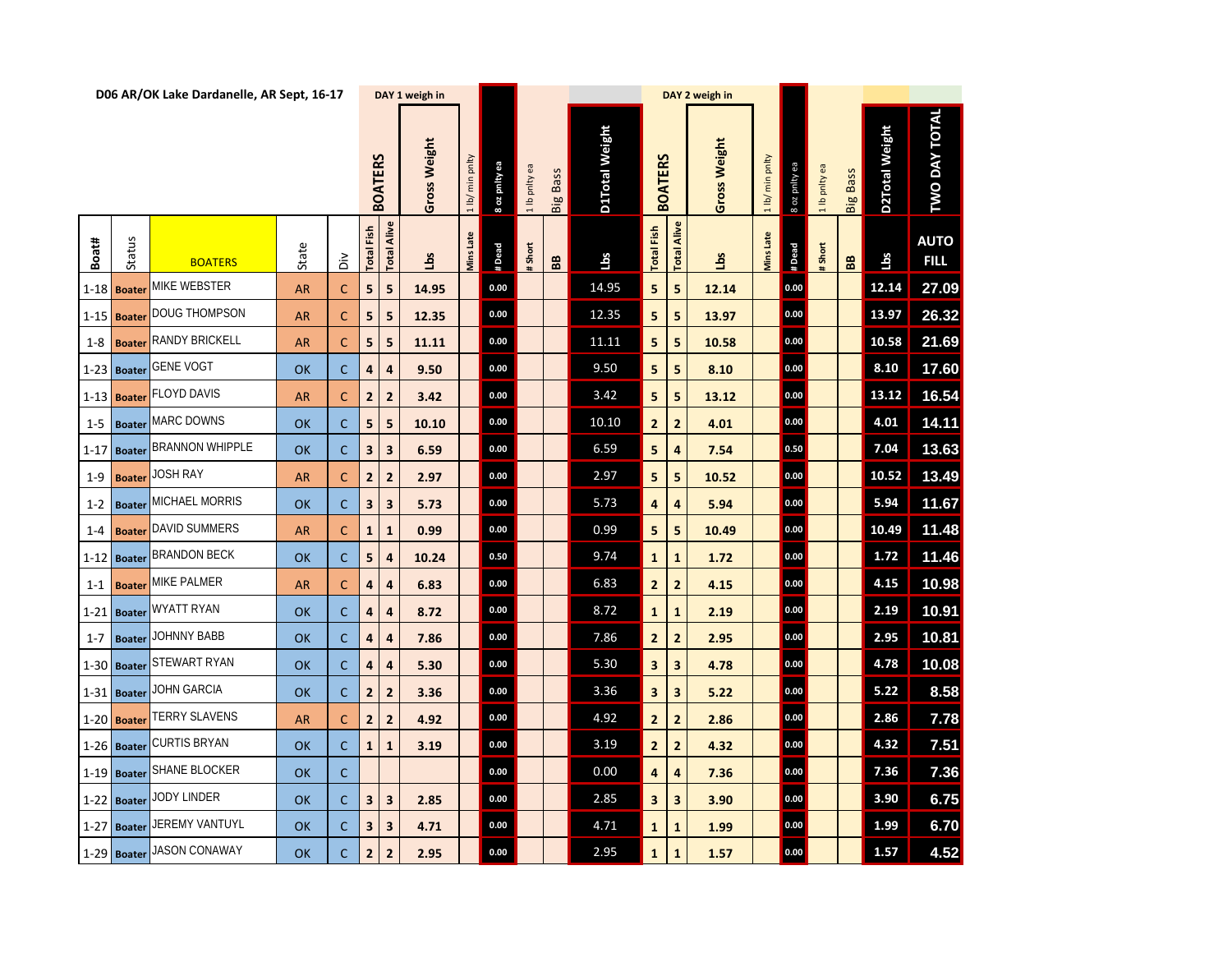|  | 1-14 Boater TIMOTHY UNTRAUER     | OK            | $\mathsf{C}$ | $\overline{2}$ | $\overline{2}$ | 3.75   |   | 0.00 |  | 3.75   |                |              |        | 0.00 |  | 0.00   | 3.75   |
|--|----------------------------------|---------------|--------------|----------------|----------------|--------|---|------|--|--------|----------------|--------------|--------|------|--|--------|--------|
|  | 1-6   Boater DEAN MATTS          | OK            | $\mathsf{C}$ |                | $\mathbf{1}$   | 1.09   |   | 0.00 |  | 1.09   | $\overline{2}$ | $\mathbf{2}$ | 2.22   | 0.00 |  | 2.22   | 3.31   |
|  | 1-16 Boater RON BOYD             | OK            | $\mathsf{C}$ | $\overline{2}$ | $\overline{2}$ | 3.12   |   | 0.00 |  | 3.12   |                |              |        | 0.00 |  | 0.00   | 3.12   |
|  | 1-10 Boater ANDY BELOAT          | OK            | $\mathsf{C}$ |                | $\mathbf{1}$   | 1.93   |   | 0.00 |  | 1.93   | $\mathbf{1}$   | 1            | 0.95   | 0.00 |  | 0.95   | 2.88   |
|  | 1-3 <b>Boater</b> DAMIAN ROBERTS | <b>AR</b>     | $\mathsf{C}$ |                | $\overline{2}$ | 2.84   |   | 0.00 |  | 2.84   |                |              |        | 0.00 |  | 0.00   | 2.84   |
|  | 1-24 Boater BLAKE LIVINGSTON     | <b>AR</b>     | $\mathsf{C}$ | $\overline{2}$ | $\overline{2}$ | 4.93   | 3 | 0.00 |  | 1.93   |                |              |        | 0.00 |  | 0.00   | 1.93   |
|  | 1-28 Boater JEFFREY LINDER       | OK            | $\mathsf{C}$ | 1              | $\mathbf{1}$   | 1.56   |   | 0.00 |  | 1.56   |                |              |        | 0.00 |  | 0.00   | 1.56   |
|  | 1-11 Boater WES CAREY            | OK            | $\mathsf{C}$ |                |                |        |   | 0.00 |  | 0.00   |                |              |        | 0.00 |  | 0.00   | 0.00   |
|  | 1-25 Boater JACKIE HUSMANN       | OK            | $\mathsf{C}$ |                |                |        |   | 0.00 |  | 0.00   |                |              |        | 0.00 |  | 0.00   | 0.00   |
|  |                                  | <b>TOTALS</b> |              |                | 80 79          | 157.86 |   |      |  | 154.36 |                | 74 73        | 142.59 |      |  | 142.09 | 296.45 |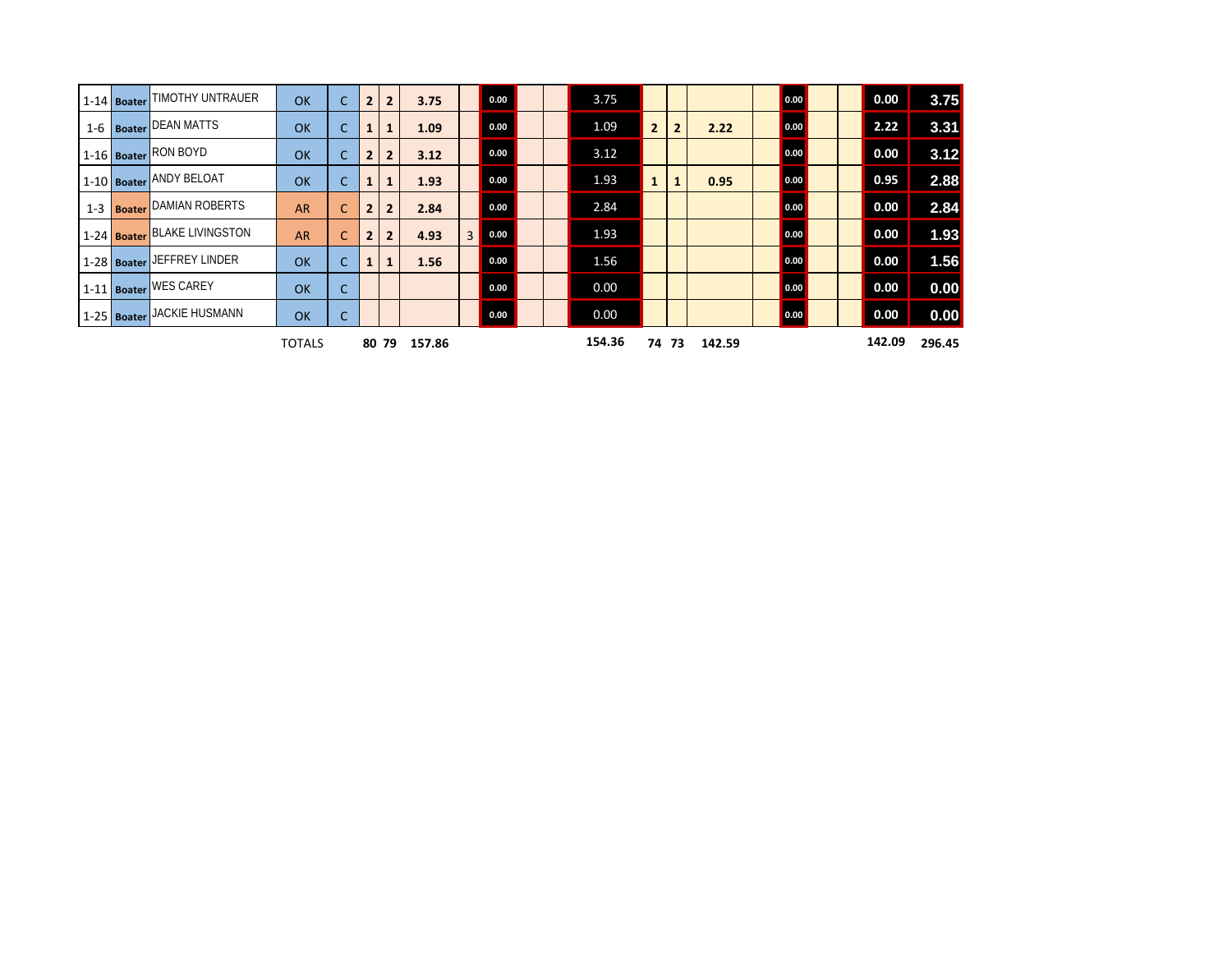|         |               | <b>Ranger Cup Winner:</b> | Gene      | Vogt         |  |       |  |  |                   |                 |
|---------|---------------|---------------------------|-----------|--------------|--|-------|--|--|-------------------|-----------------|
|         |               | <b>STATE PRIDE</b>        |           |              |  |       |  |  |                   |                 |
|         |               | TOP 4 each state          |           |              |  | Total |  |  | <b>TEAM TOTAL</b> |                 |
|         | $1-30$ Boater | STEWART RYAN              | OK        | $\mathsf{C}$ |  | 10.08 |  |  |                   |                 |
|         | $1-31$ Boater | <b>JOHN GARCIA</b>        | OK        | $\mathsf{C}$ |  | 8.58  |  |  |                   |                 |
| $1 - 6$ | <b>Boater</b> | <b>DEAN MATTS</b>         | OK        | $\mathsf{C}$ |  | 3.31  |  |  |                   | Boater+Coangler |
|         | 1-23 Boater   | <b>GENE VOGT</b>          | OK        | $\mathsf{C}$ |  | 17.60 |  |  | 39.57             | 67.02           |
| $1 - 9$ | <b>Boater</b> | <b>JOSH RAY</b>           | <b>AR</b> | Ċ            |  | 13.49 |  |  |                   |                 |
|         |               | 1-13 Boater FLOYD DAVIS   | <b>AR</b> | Ċ            |  | 16.54 |  |  |                   |                 |
|         | $1-18$ Boater | MIKE WEBSTER              | <b>AR</b> | $\mathsf{C}$ |  | 27.09 |  |  |                   | Boater+Coangler |
|         | $1-20$ Boater | <b>TERRY SLAVENS</b>      | <b>AR</b> | C            |  | 7.78  |  |  | 64.90             | 111.40          |
|         |               |                           |           |              |  |       |  |  |                   |                 |
|         |               |                           |           |              |  |       |  |  |                   |                 |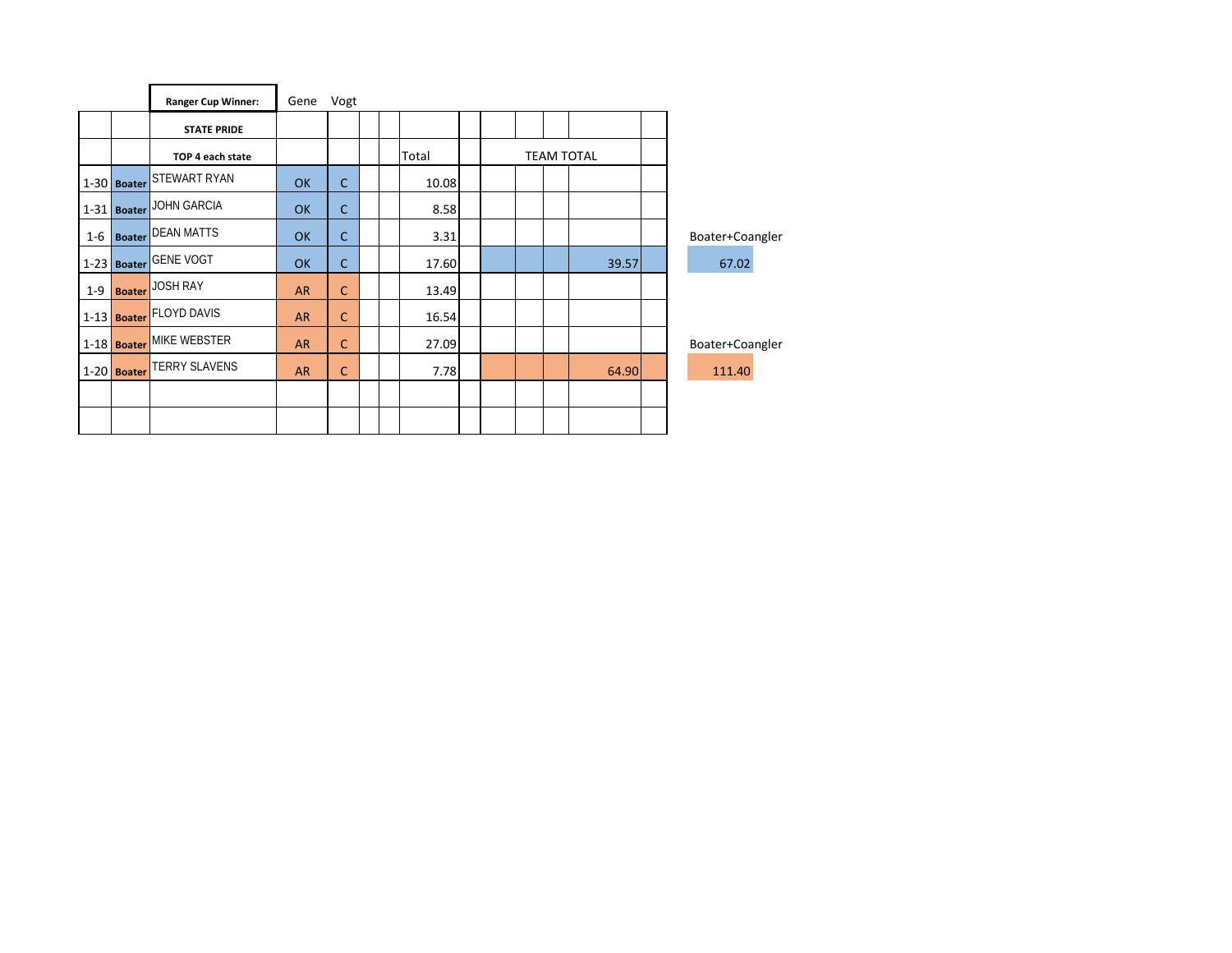|          |         |                         |                                           |                            |                            |                    |                |                |                  |                 |         |            | Only enter data in Peach & Yellow columns DO NOT MAKE ENTRIES IN BLACK COLUMNS |                 |                |                              |                    |                       |                      |    |       |                  |
|----------|---------|-------------------------|-------------------------------------------|----------------------------|----------------------------|--------------------|----------------|----------------|------------------|-----------------|---------|------------|--------------------------------------------------------------------------------|-----------------|----------------|------------------------------|--------------------|-----------------------|----------------------|----|-------|------------------|
|          |         |                         | D06 AR/OK Lake Dardanelle, AR Sept, 16-17 |                            |                            |                    |                | DAY 1 weigh in |                  |                 |         |            |                                                                                |                 |                | DAY 2 weigh in               |                    |                       |                      |    |       |                  |
|          |         |                         |                                           | Gross Weight<br>Co-Anglers |                            | min pnlty<br>1 lb/ | 8 oz pnity ea  | 1 lb pnlty ea  | <b>Big Bass</b>  | D1 Total Weight |         | Co-Anglers | Gross Weight                                                                   | 1 lb/ min pnlty | 8 oz pnity ea  | 69<br>pnlty<br>$\frac{d}{1}$ | <b>Bass</b><br>Big | <b>D2Total Weight</b> | <b>TWO DAY TOTAL</b> |    |       |                  |
| D1 Boat# | D2Boat# | Status                  | <b>CO-ANGLERS</b>                         | State                      | $\dot{\tilde{\mathsf{o}}}$ | <b>Total Fish</b>  | Alive<br>Total | <u>c</u> qT    | <b>Mins Late</b> | # Dead          | # Short | BB         | Lbs                                                                            | Fish<br>Total   | Alive<br>Total |                              | <b>Mins Late</b>   | # Dead                | # Short              | BB | Lbs   | <b>AUTO FILL</b> |
| $1 - 5$  |         | 1-28 CoAngler           | <b>RANDY ALLEN</b>                        | <b>AR</b>                  | $\mathsf{C}$               | $5\phantom{.0}$    | 5              | 10.17          |                  | 0.00            |         |            | 10.17                                                                          | 5               | 5              | 9.75                         |                    | 0.00                  |                      |    | 9.75  | 19.92            |
|          |         | 1-10 1-11 CoAngler      | ROD MARTINEZ                              | <b>AR</b>                  | $\mathsf{C}$               | $\mathbf{1}$       | $\mathbf{1}$   | 3.00           |                  | 0.00            |         |            | 3.00                                                                           | 5               | 5              | 12.20                        |                    | 0.00                  |                      |    | 12.20 | 15.20            |
|          |         | $1-28$ 1-17 CoAngler    | <b>FRED WANTLAND</b>                      | <b>AR</b>                  | $\mathsf{C}$               | $\overline{3}$     | 3              | 6.59           |                  | 0.00            |         |            | 6.59                                                                           | 4               | 3              | 8.57                         |                    | 0.50                  |                      |    | 8.07  | 14.66            |
| $1 - 31$ | $1 - 9$ | <b>CoAngler</b>         | JONATHAN DOTSON                           | <b>AR</b>                  | $\mathsf{C}$               | 5                  | 5              | 7.34           |                  | 0.00            |         |            | 7.34                                                                           | $\overline{2}$  | $\overline{2}$ | 5.90                         |                    | 0.00                  |                      |    | 5.90  | 13.24            |
|          |         |                         | 1-20 1-26 CoAngler DONNIE COMBRINK        | OK                         | $\mathsf{C}$               | 4                  | 4              | 6.11           |                  | 0.00            |         |            | 6.11                                                                           | $\overline{2}$  | 2              | 4.30                         |                    | 0.00                  |                      |    | 4.30  | 10.41            |
| $1 - 11$ | $1 - 3$ |                         | CoAngler BRETT KRIEGER                    | OK                         | $\mathsf{C}$               | $\overline{2}$     | $\overline{2}$ | 6.56           |                  | 0.00            |         |            | 6.56                                                                           | 3               | 3              | 3.58                         |                    | 0.00                  |                      |    | 3.58  | 10.14            |
|          |         | $1-19$ 1-10 CoAngler    | <b>WENDELL RAPER</b>                      | OK                         | C                          | $\mathbf{3}$       | $\mathbf{3}$   | 4.60           |                  | 0.00            |         |            | 4.60                                                                           | $\overline{2}$  | $\overline{2}$ | 4.82                         |                    | 0.00                  |                      |    | 4.82  | 9.42             |
| $1 - 23$ | $1-6$   |                         | <b>CoAngler</b> RON SNYDER                | <b>AR</b>                  | $\mathsf{C}$               | $\overline{3}$     | 3              | 5.54           |                  | 0.00            |         |            | 5.54                                                                           | $\overline{2}$  | $\overline{2}$ | 3.45                         |                    | 0.00                  |                      |    | 3.45  | 8.99             |
|          |         | $1-17$ 1-15 CoAngler    | <b>BOBBY WALKER</b>                       | OK                         | $\mathsf{C}$               | $\overline{3}$     | $\overline{3}$ | 5.68           |                  | 0.00            |         |            | 5.68                                                                           | $\mathbf{1}$    | 1              | 2.97                         |                    | 0.00                  |                      |    | 2.97  | 8.65             |
|          |         |                         | 1-18 1-14 CoAngler KEITH WHITMIRE         | OK                         | $\mathsf{C}$               | $\overline{3}$     | 3              | 4.76           |                  | 0.00            |         |            | 4.76                                                                           | 3               | 3              | 3.76                         |                    | 0.00                  |                      |    | 3.76  | 8.52             |
|          |         |                         | 1-12 1-19 CoAngler RAY DOTSON             | <b>AR</b>                  | $\mathsf{C}$               | $\mathbf{1}$       | $\mathbf{1}$   | 4.47           |                  | 0.00            |         |            | 4.47                                                                           | $\overline{a}$  | $\overline{2}$ | 3.18                         |                    | 0.00                  |                      |    | 3.18  | 7.65             |
|          |         | $1-8$   $1-13$ CoAngler | <b>BRETT TAYLOR</b>                       | OK                         | $\mathsf{C}$               | $\mathbf{3}$       | $\mathbf{3}$   | 7.61           |                  | 0.00            |         |            | 7.61                                                                           |                 |                |                              |                    | 0.00                  |                      |    | 0.00  | 7.61             |
|          |         |                         | 1-4   1-30   CoAngler MARTY SPARKS        | <b>OK</b>                  | $\mathsf{C}$               | $\overline{3}$     | $\overline{3}$ | 4.15           |                  | 0.00            |         |            | 4.15                                                                           | 3               | 3              | 2.99                         |                    | 0.00                  |                      |    | 2.99  | 7.14             |
| $1 - 21$ |         |                         | 1-4   CoAngler BRANDON WEST               | OK                         | $\mathsf C$                | $2^{\circ}$        | $\overline{2}$ | 5.81           |                  | 0.00            |         |            | 5.81                                                                           |                 |                |                              |                    | 0.00                  |                      |    | 0.00  | 5.81             |
|          |         |                         | 1-14 1-8 CoAngler CHRIS ANGIER            | OK                         | $\mathsf{C}$               | $2^{\circ}$        | $\overline{2}$ | 4.06           |                  | 0.00            |         |            | 4.06                                                                           | $\mathbf{1}$    | $\mathbf{1}$   | 1.70                         |                    | 0.00                  |                      |    | 1.70  | 5.76             |
|          |         |                         | 1-27 1-25 CoAngler JAKE BEAM              | OK                         | $\mathsf{C}$               |                    |                |                |                  | 0.00            |         |            | 0.00                                                                           | 3               | 3              | 5.57                         |                    | 0.00                  |                      |    | 5.57  | 5.57             |
|          |         |                         | 1-3   1-23   CoAngler SANFORD L HOOKER    | OK                         | $\mathsf{C}$               | $\mathbf{1}$       | $\mathbf{1}$   | 1.35           |                  | 0.00            |         |            | 1.35                                                                           | $\overline{a}$  | $\overline{2}$ | 3.73                         |                    | 0.00                  |                      |    | 3.73  | 5.08             |
|          |         |                         | 1-30 1-18 CoAngler LARRY CONAWAY          | OK                         | $\mathsf{C}$               | $\mathbf{1}$       | $\mathbf{1}$   | 1.75           |                  | 0.00            |         |            | 1.75                                                                           | $\mathbf{1}$    | $\mathbf{1}$   | 2.80                         |                    | 0.00                  |                      |    | 2.80  | 4.55             |
| $1-6$    |         |                         | 1-7 CoAngler CHRIS TARRON                 | OK                         | $\mathsf{C}$               | $\overline{4}$     | $\overline{4}$ | 4.35           |                  | 0.00            |         |            | 4.35                                                                           |                 |                |                              |                    | 0.00                  |                      |    | 0.00  | 4.35             |
|          |         |                         | 1-1   1-20   CoAngler DAREN LEWIS         | OK                         | $\mathsf{C}$               | $\mathbf{1}$       | $\mathbf{1}$   | 2.33           |                  | 0.00            |         |            | 2.33                                                                           | $\mathbf{1}$    | $\mathbf{1}$   | 1.93                         |                    | 0.00                  |                      |    | 1.93  | 4.26             |
|          |         |                         | 1-16 1-5 CoAngler BRETT DANIEL            | AR                         | $\mathsf{C}$               | $\overline{2}$     | $\overline{2}$ | 3.95           |                  | 0.00            |         |            | 3.95                                                                           |                 |                |                              |                    | 0.00                  |                      |    | 0.00  | 3.95             |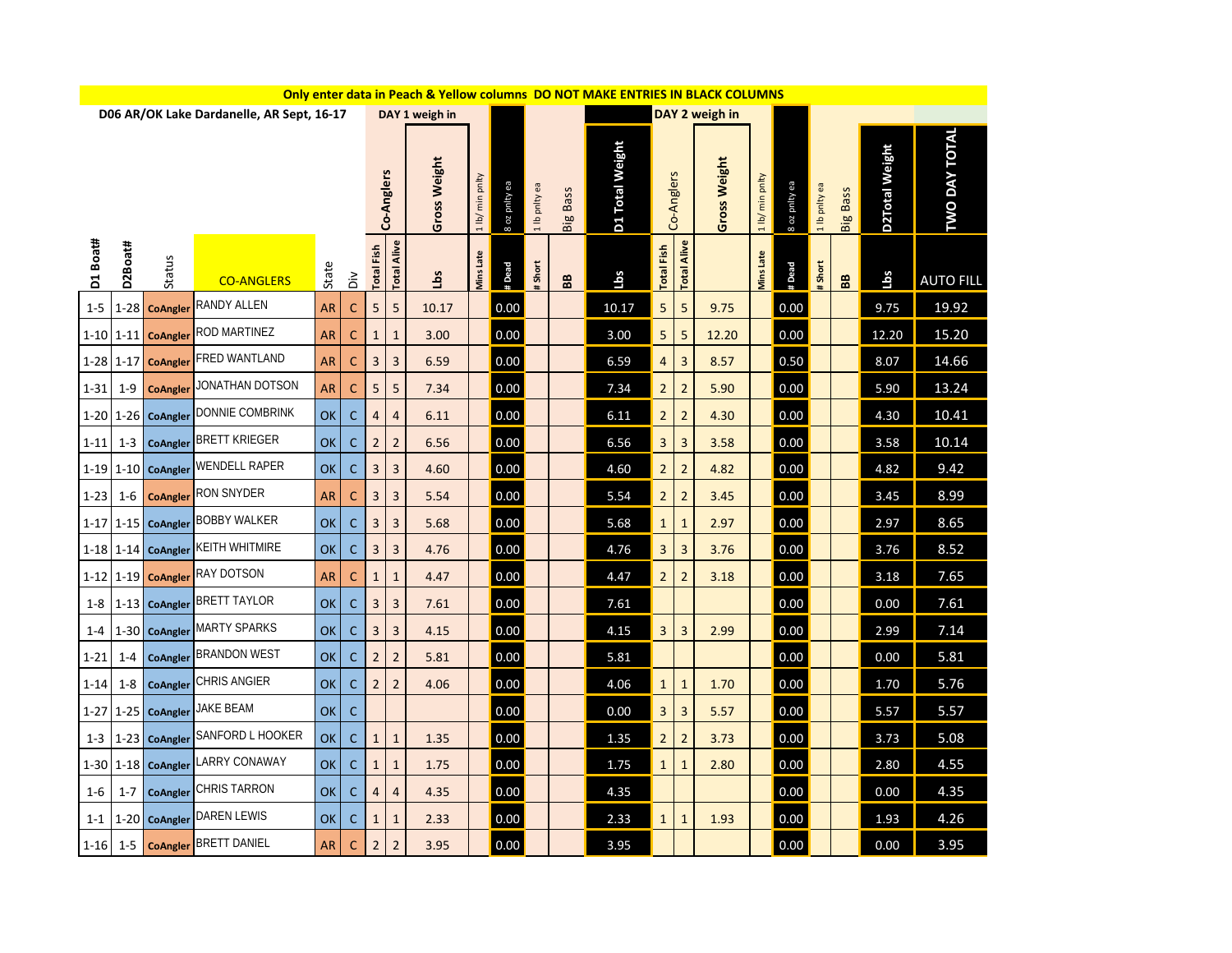| $1-9$   |  | 1-31 CoAngler BRIAN BROWNING                            | OK        | $\mathsf{C}$ | $\overline{2}$ | 2     | 3.56   |   | $\vert 0.00 \vert$ | 3.56   |       |       | $\overline{0.00}$ | 0.00  | 3.56   |
|---------|--|---------------------------------------------------------|-----------|--------------|----------------|-------|--------|---|--------------------|--------|-------|-------|-------------------|-------|--------|
|         |  | 1-26 1-12 CoAngler TOMMY SLAVENS                        | <b>AR</b> | $\mathsf{C}$ | 2              | 2     | 2.75   |   | 0.00               | 2.75   |       |       | $\overline{0.00}$ | 0.00  | 2.75   |
|         |  | 1-25   1-21   CoAngler   JOHN DUVALL                    | <b>AR</b> | C            |                |       | 2.57   |   | 0.00               | 2.57   |       |       | $\overline{0.00}$ | 0.00  | 2.57   |
| $1 - 2$ |  | 1-22 CoAngler KELTYN HENDRIX                            | OK        |              |                |       | 1.82   |   | $\vert 0.00 \vert$ | 1.82   |       |       | $\overline{0.00}$ | 0.00  | 1.82   |
| $1-29$  |  | 1-1   CoAngler JOHN BECERRA                             | <b>OK</b> |              |                |       | 1.40   |   | $\vert 0.00 \vert$ | 1.40   |       |       | $\overline{0.00}$ | 0.00  | 1.40   |
|         |  | <sup>1</sup> 1-22   1-29   Coangler   TABITHA LANCASTER | <b>AR</b> | <sub>c</sub> |                |       | 1.05   |   | $\vert 0.00 \vert$ | 1.05   |       |       | $\overline{0.00}$ | 0.00  | 1.05   |
| $1 - 7$ |  | 1-2   CoAngler JULIE DOWNS                              | OK        | C            |                |       |        |   | 0.00               | 0.00   |       |       | $\overline{0.00}$ | 0.00  | 0.00   |
|         |  | 1-13 1-16 CoAngler CAIN BRINLEE                         | OK        |              |                |       |        |   | $\vert 0.00 \vert$ | 0.00   |       |       | $\overline{0.00}$ | 0.00  | 0.00   |
|         |  | 1-15   1-24   CoAngler SCOTT CALLAWAY                   | OK        | C            |                |       |        |   | 0.00               | 0.00   |       |       | $\overline{0.00}$ | 0.00  | 0.00   |
|         |  | 1-24 1-27 CoAngler CAMERON ADAMS                        | OKC       |              |                |       |        |   | $\vert 0.00 \vert$ | 0.00   |       |       | $\overline{0.00}$ | 0.00  | 0.00   |
|         |  | TOP 4 each state                                        |           |              |                | 60 60 | 113.33 | 0 | 0.00               | 113.33 | 42 41 | 81.20 | 0.50              | 80.70 | 194.03 |